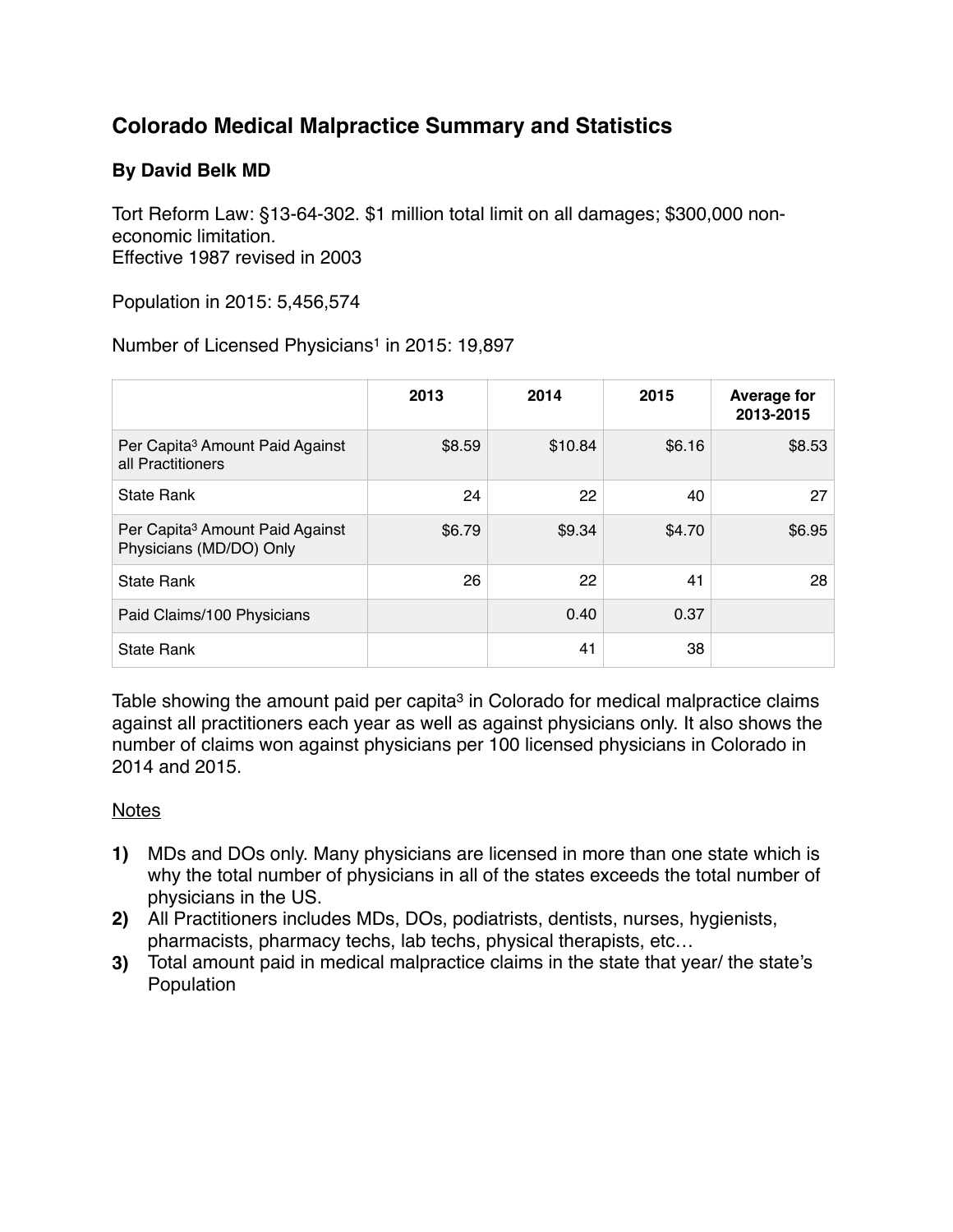**Graphic Summary of Medical Malpractice Incidence and Cost for Colorado from 2003-2015**



**Figure 1:** Total number of Paid Medical Malpractice Claims for Colorado from 2003-2015 for All Health Care Practitioners Combined as Well as for MD/DOs Only.



**Figure 2:** Total Amount Paid for All Medical Malpractice Claims from 2003-2015 for All Health Care Practitioners and MD/DOs Only in Colorado.